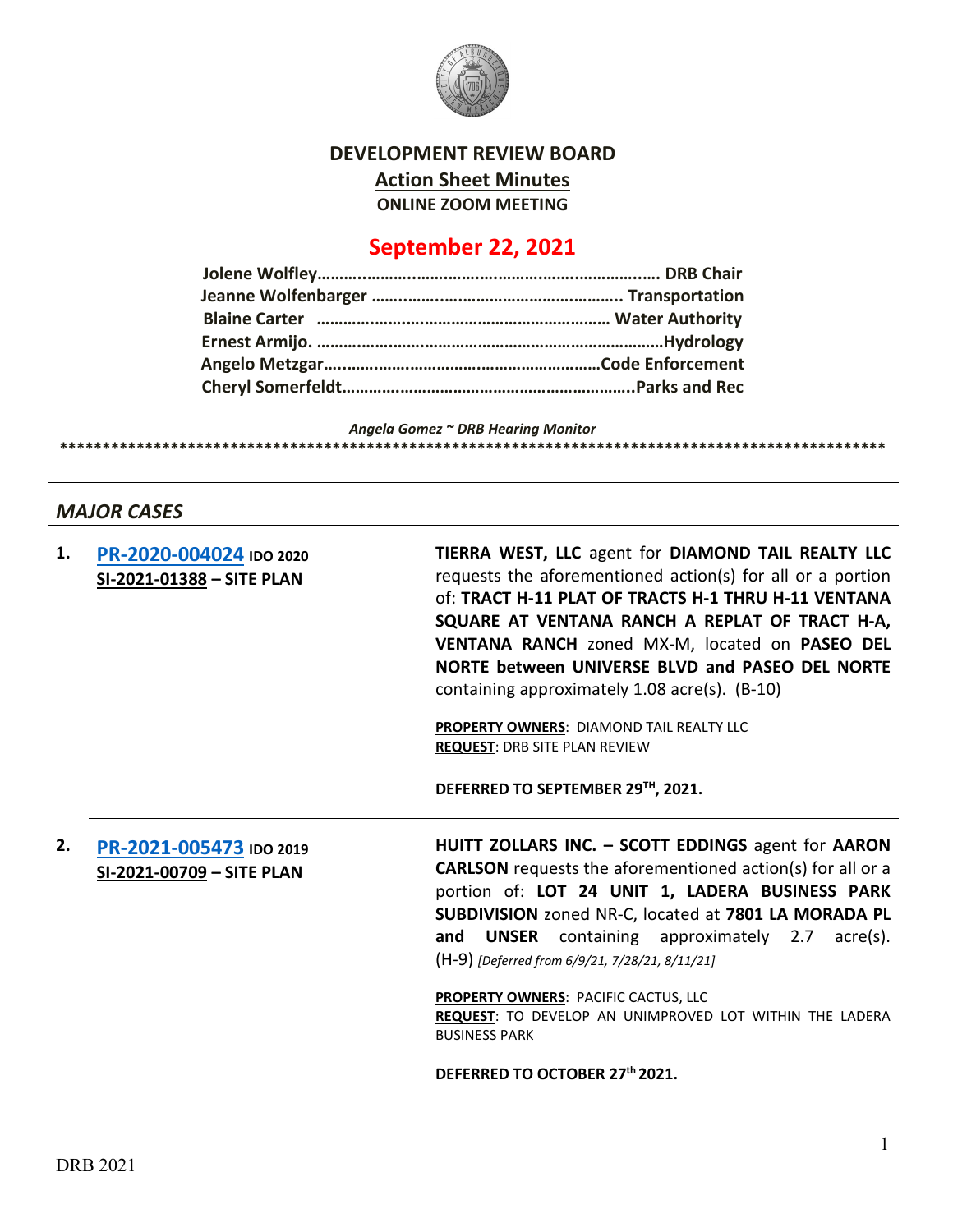| 3. | PR-2018-001579 IDO 2019<br>SI-2021-00304 - SITE PLAN<br>SI-2021-00305 - SITE PLAN AMENDMENT                                                                                                                                                                                                                                                                                                                                                                  | MODULUS ARCHITECTS INC. C/O ANGELA WILLIAMSON<br>agent for WINROCK PARTNERS LLC<br>requests the<br>aforementioned action(s) for all or a portion of: PARCEL Z<br>FINAL PLAT PARCEL Z AND TRACTS A, D, E, F-1, G & H,<br>zoned MX-H, located at 2100 LOUISIANA BLVD NW<br><b>INDIAN</b><br><b>SCHOOL</b><br>between<br>and<br>$I-40$<br>containing<br>approximately 28.8654 acre(s). (J-19)[Deferred from 3/31/21,<br>4/28/21, 5/26/21, 6/23/21, 6/30/21, 7/14/21, 7/21/21, 7/28/21, 8/11/21,<br>8/25/21<br><b>PROPERTY OWNERS: WINROCK PARTNERS LLC</b><br>REQUEST: SITE PLAN FOR NEW PARK CONCEPT TO INCLUDE<br>WATERFEATURES, 2 INTERNAL PAD SITES FOR FUTURE USERS, 2<br>BUILDINGS ALONG DILLARDS. PARK INCLUDES KIDS PLAYING AREA,<br>PATHS AND BRIDGES<br>DEFERRED TO OCTOBER 6TH, 2021. |
|----|--------------------------------------------------------------------------------------------------------------------------------------------------------------------------------------------------------------------------------------------------------------------------------------------------------------------------------------------------------------------------------------------------------------------------------------------------------------|-----------------------------------------------------------------------------------------------------------------------------------------------------------------------------------------------------------------------------------------------------------------------------------------------------------------------------------------------------------------------------------------------------------------------------------------------------------------------------------------------------------------------------------------------------------------------------------------------------------------------------------------------------------------------------------------------------------------------------------------------------------------------------------------------|
| 4. | PR-2021-005740 IDO 2019<br>SI-2021-01051 - SITE PLAN AMENDMENT                                                                                                                                                                                                                                                                                                                                                                                               | <b>SCOTT ANDERSON</b> agent for <b>DANIEL CHAVEZ</b> requests the<br>aforementioned action(s) for all or a portion of: LOT II A1,<br>RENAISSANCE CENTER 2 zoned NR-BP, located on 4720<br>ALEXANDER between MONTANO and DESERT SURF<br>containing approximately 4.37 acre(s). (F-16) [Deferred from<br>8/4/21, 8/18/21, 9/1/21]<br>PROPERTY OWNERS: DANIEL CHAVEZ<br>REQUEST: INCREASE TO THE APPROVED BUILDING HEIGHT<br>DEFERRED TO OCTOBER 6TH, 2021.                                                                                                                                                                                                                                                                                                                                      |
| 5. | PR-2021-004968 IDO 2019<br>SD-2021-00145 - BULK PLAT<br>SD-2021-00146 - VACATION OF PUBLIC<br><b>EASEMENT 20' waterline note 3</b><br>SD-2021-00147 - VACATION OF PUBLIC<br><b>EASEMENT 20' waterline note 4</b><br>SD-2021-00148 - VACATION OF PUBLIC<br><b>EASEMENT20' waterline note 5</b><br>SD-2021-00149 - VACATION OF PUBLIC<br><b>EASEMENT Roadway</b><br>SD-2021-00150 - VACATION OF PUBLIC<br><b>EASEMENT Storm Drain</b><br>Sketch plat 1-27-2021 | <b>BOHANNAN HUSTON INC.</b> agent for <b>ELK HAVEN</b> requests<br>the aforementioned action(s) for all or a portion of: TRACT<br>B-1 & B-2, LA CUENTISTA SUBDIVISION zoned R-ML,<br>located on ROSA PARKS RD NW between UNSER BLVD NW<br>and KIMMICK DR NW containing approximately 59.0<br>acre(s). (C-10) [Deferred from 8/11/21, 8/25/21, 9/15/21]<br>PROPERTY OWNERS: PULTE GROUP<br><b>REQUEST: BULK PLAT, VACATIONS OF PUBLIC EASEMENT</b><br>DEFERRED TO OCTOBER 6th, 2021.                                                                                                                                                                                                                                                                                                           |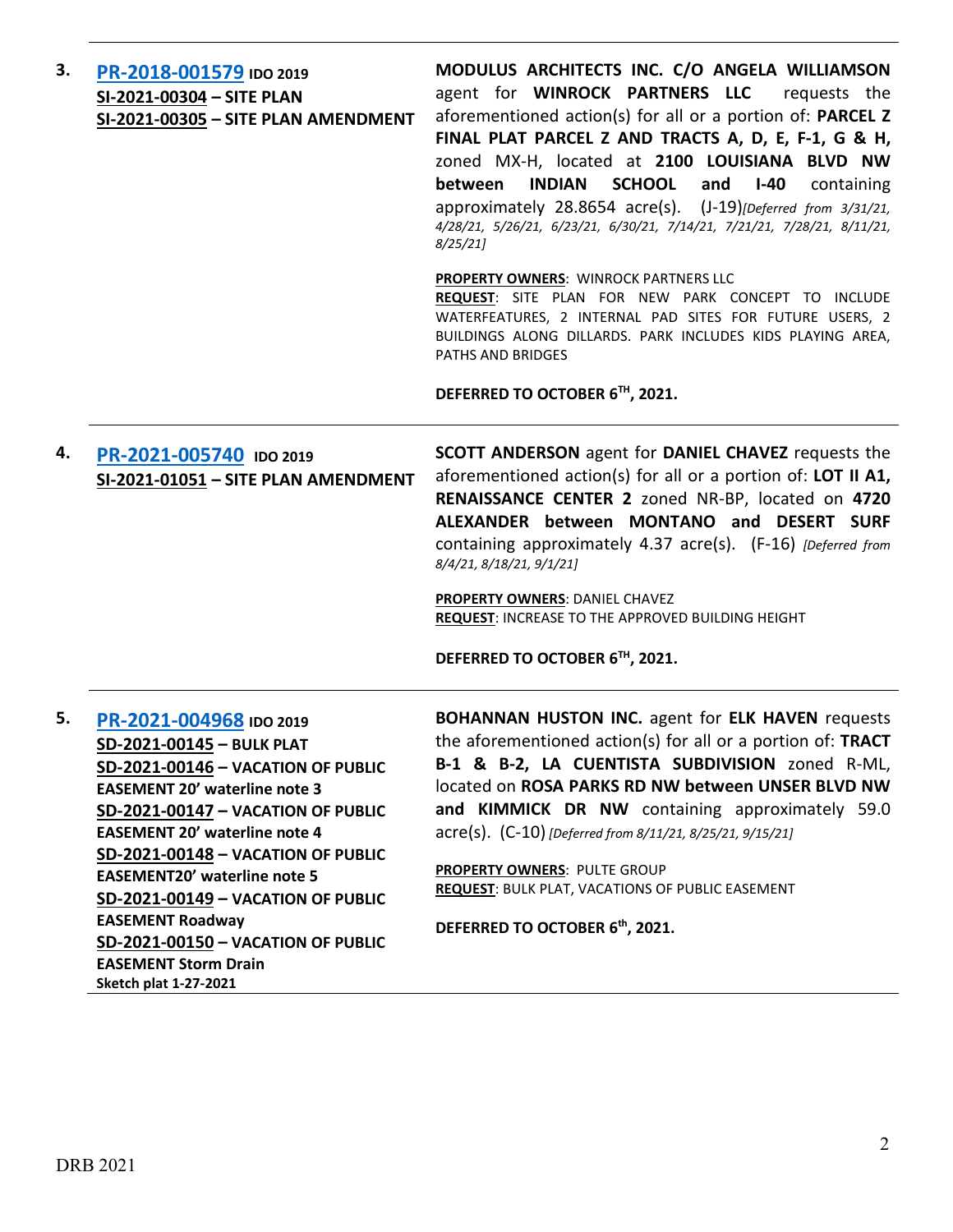| 6. | PR-2020-004138 IDO 2019<br>SI-2021-00574- SITE PLAN DRB                                                       | JEEBS AND ZUZU LLC agent for MESA APARTMENTS LLC<br>requests the aforementioned action(s) for all or a portion<br>of: TRACT A-4, MESA DEL SOL INNOVATION PARK zoned<br>PC, located on UNIVERSITY BLVD and BOBBY FOSTER RD SE<br>containing approximately 14.45 acre(s). (R-15 & R-16)<br>[Deferred from 5/19/21, 5/26/21, 6/23/21, 7/14/21, 7/28/21, 8/18/21, 9/1/21,<br>9/15/21                                                                                                                                                                                                                                                                                                                                                                                                                                                                                                   |
|----|---------------------------------------------------------------------------------------------------------------|------------------------------------------------------------------------------------------------------------------------------------------------------------------------------------------------------------------------------------------------------------------------------------------------------------------------------------------------------------------------------------------------------------------------------------------------------------------------------------------------------------------------------------------------------------------------------------------------------------------------------------------------------------------------------------------------------------------------------------------------------------------------------------------------------------------------------------------------------------------------------------|
|    |                                                                                                               | <b>PROPERTY OWNERS: MESA APARTMENTS LLC/MDS INVESTMENTS LLC</b><br>REQUEST: SITE PLAN DRB FOR 318 UNIT MULTI-FAMILY COMPLEX                                                                                                                                                                                                                                                                                                                                                                                                                                                                                                                                                                                                                                                                                                                                                        |
|    |                                                                                                               | IN THE MATTER OF THE AFOREMENTIONED APPLICATION,<br>BEING IN COMPLIANCE WITH ALL APPLICABLE REQUIREMENTS<br>OF THE DPM AND THE IDO, WITH THE SIGNING OF THE<br>INFRASTRUCUTE LIST ON SEPTEMBER 22 <sup>ND</sup> , 2021, THE DRB HAS<br>APPROVED THE SITE PLAN WITH FINAL SIGN-OFF IS DELEGATED<br>TO TRANSPORTATION TO CLARIFY DETAILS ON CURB RAMPS<br><b>REGARDING DETECTABLE WARNINGS SURFACE OF THE</b><br>UNIVERSITY ACCESSWAY, AND TO CALL OUT CITY STANDARD<br>DETAILS FOR CURB RAMPS WITHIN THE RIGHT OF WAY, AND<br>TO PLANNING FOR THE INFRASTRUCTURE IMPROVEMENTS<br>AGREEMENT, FOR A WALL DETAIL INDICATING EXTENSION<br>FROM ARBUS DRIVE TO PENN AVENUE, FOR THE CORRECT<br>OPEN SPACE CALCULATIONS TO BE SHOWN ON THE SITE PLAN<br>AND LANDSCAPE SHEETS, FOR SOLID WASTE SIGNATURE, AND<br>FOR THE PROJECT AND APPLICATION NUMBERS TO BE ADDED<br>TO THE PLAN SHEET. |
| 7. | PR-2021-005019 IDO 2019<br>(AKA: PR-2020-003259)<br>SD-2021-00110 - VACATION OF PUBLIC<br>- 8 6 5 8 8 5 8 1 7 | CSI - CARTESIAN SURVEY'S INC. agent for PAY AND SAVE<br>request(s) the aforementioned action(s) for all or a portion<br>of TRACT A-2, TRACT A LOTS 1-5 AND 11-17, LANDS OF<br>MCTOT FUDD'C DDODEDTIEC INC . DIVEDA DLACE zonod                                                                                                                                                                                                                                                                                                                                                                                                                                                                                                                                                                                                                                                     |

**EASEMENT SD-2021-00109 – PRELIMINARY/FINAL PLAT**

**M.S.T & T, FURR'S PROPERTIES INC.; RIVERA PLACE**, zoned MX-M, located at **4701 4TH ST NW between GRIEGOS RD NW and PALO DURO AVE NW**, containing approximately 3.3677 acre(s). (F-14)*[Deferred from 6/9/21, 6/16/21, 6/30/21, 7/14/21, 7/21/21, 8/18/21, 9/15/21]*

**PROPERTY OWNERS**: PAY AND SAVE, INC

**REQUEST**: COMBINE 15 EXISTING PARCELS INTO ONE PROPOSED TRACT, VACATE PUBLIC EASEMENT, GRANT PUBLIC EASEMENT

**IN THE MATTER OF THE AFOREMENTIONED APPLICATIONS, BEING IN COMPLIANCE WITH ALL APPLICABLE REQUIREMENTS OF THE DPM AND THE IDO, WITH THE SIGNING OF THE INFRASTRUCTURE LIST ON SEPTEMBER 22<sup>ND</sup> THE DRB HAS** *APPROVED* **THE VACATION OF PUBLIC EASEMENT AND THE PRELIMINARY/ FINAL PLAT WITH FINAL SIGN OFF DELEGATED TO TRANSPORTATION FOR CONSTRUCTION OF A 6 FOOT SIDEWALK ON GRIEGOS ROAD, AND TO PLANNING FOR FINAL SIGN-OFF.**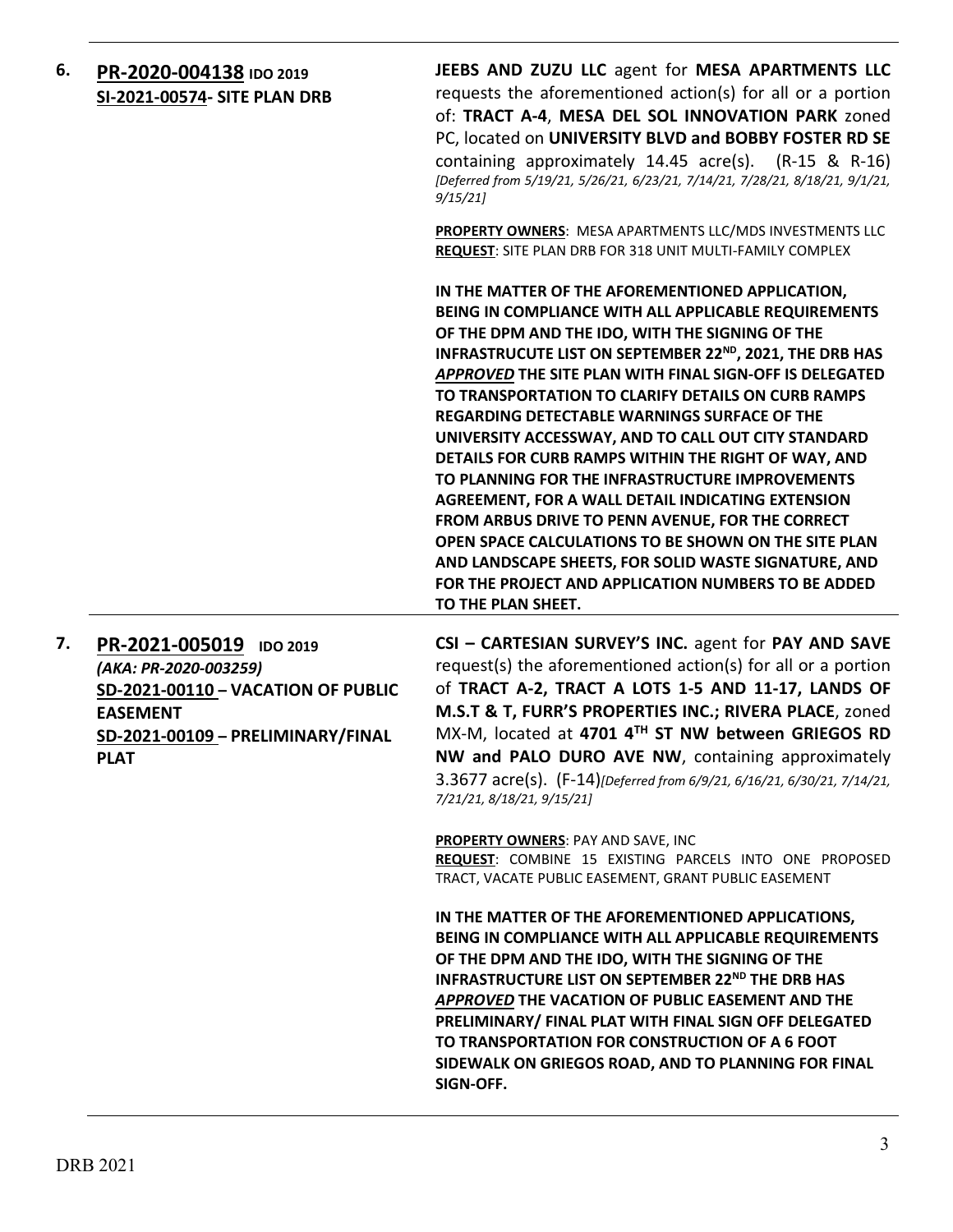| 8.  | PR-2020-004457 IDO 2019<br>SD-2021-00025 - PRELIMINARY PLAT<br>VA-2021-00033 - WAIVER<br>VA-2021-00034 - TEMPORARY DEFERRAL<br><b>OF SIDEWALK</b> | RIO GRANDE ENGINEERING agent for BARBARA MUELLER<br>request(s) the aforementioned action(s) for all or a portion<br>of TRACT 22 VOLCANO CLIFFS SUBD UNIT 6<br>LOT 22,<br>VOLCANO CLIFFS UNIT 6 zoned RA-1, located on QUIVIRA<br>DR between VISTA VIEJA AVE and RETABLO RD containing<br>approximately 6.0 acre(s). (D-9)[Deferred from 3/3/21, 5/26/21,<br>7/21/21, 7/28/21, 8/25/21, 9/15/21]<br>PROPERTY OWNERS: MUELLER BARBARA A                                                                    |
|-----|---------------------------------------------------------------------------------------------------------------------------------------------------|----------------------------------------------------------------------------------------------------------------------------------------------------------------------------------------------------------------------------------------------------------------------------------------------------------------------------------------------------------------------------------------------------------------------------------------------------------------------------------------------------------|
|     |                                                                                                                                                   | REQUEST: PRELIMINARY PLAT, VARIANCE, TEMP SIDEWALK DEFERRAL                                                                                                                                                                                                                                                                                                                                                                                                                                              |
|     |                                                                                                                                                   | DEFERRED TO SEPTEMBER 29TH, 2021.                                                                                                                                                                                                                                                                                                                                                                                                                                                                        |
|     | <b>MINOR CASES</b>                                                                                                                                |                                                                                                                                                                                                                                                                                                                                                                                                                                                                                                          |
| 9.  | PR-2020-004457<br>SI-2021-01506 - EPC SITE PLAN<br><b>SIGN-OFF</b>                                                                                | RIO GRANDE ENGINEERING agent for BARBARA MUELLER<br>requests the aforementioned action(s) for all or a portion<br>of: LOT 22, VOLCANO CLIFFS UNIT 6 zoned RA-1, located at<br>QUIVIRA DRIVE between VISTA VIEJA AVE and RETABLO<br>RD containing approximately 6.0 acre(s). (D-9)<br>PROPERTY OWNERS: MUELLER BARBARA A<br>REQUEST: DRB FINAL SIGN OFF OF EPC APPROVED SITE PLAN<br>DEFERRED TO SEPTEMBER 29TH, 2021.                                                                                    |
| 10. | PR-2021-005222 IDO 2019<br>SI-2021-01237 - EPC SITE PLAN<br><b>SIGN OFF</b>                                                                       | TIERRA WEST, LLC agent for WESTERN HIILS INVESTMENTS<br>LLC requests the aforementioned action(s) for all or a<br>portion of: TRACT C-4-A PLAT OF TRACTS C3A, C3B, C3C,<br>C4A, SEVEN BAR RANCH zoned NR-BP, located at 3615<br>HWY 528 between CALLE CUERVO NW and HWY 528<br>containing approximately 1.99 acre(s). (A-14) [Deferred from<br>8/18/21, 9/15/21]<br>PROPERTY OWNERS: WESTERN HILLS INVESTMENTS LLC<br><b>REQUEST: FINAL SIGN OFF OF EPC SITE PLAN</b><br>DEFERRED TO OCTOBER 20th, 2021. |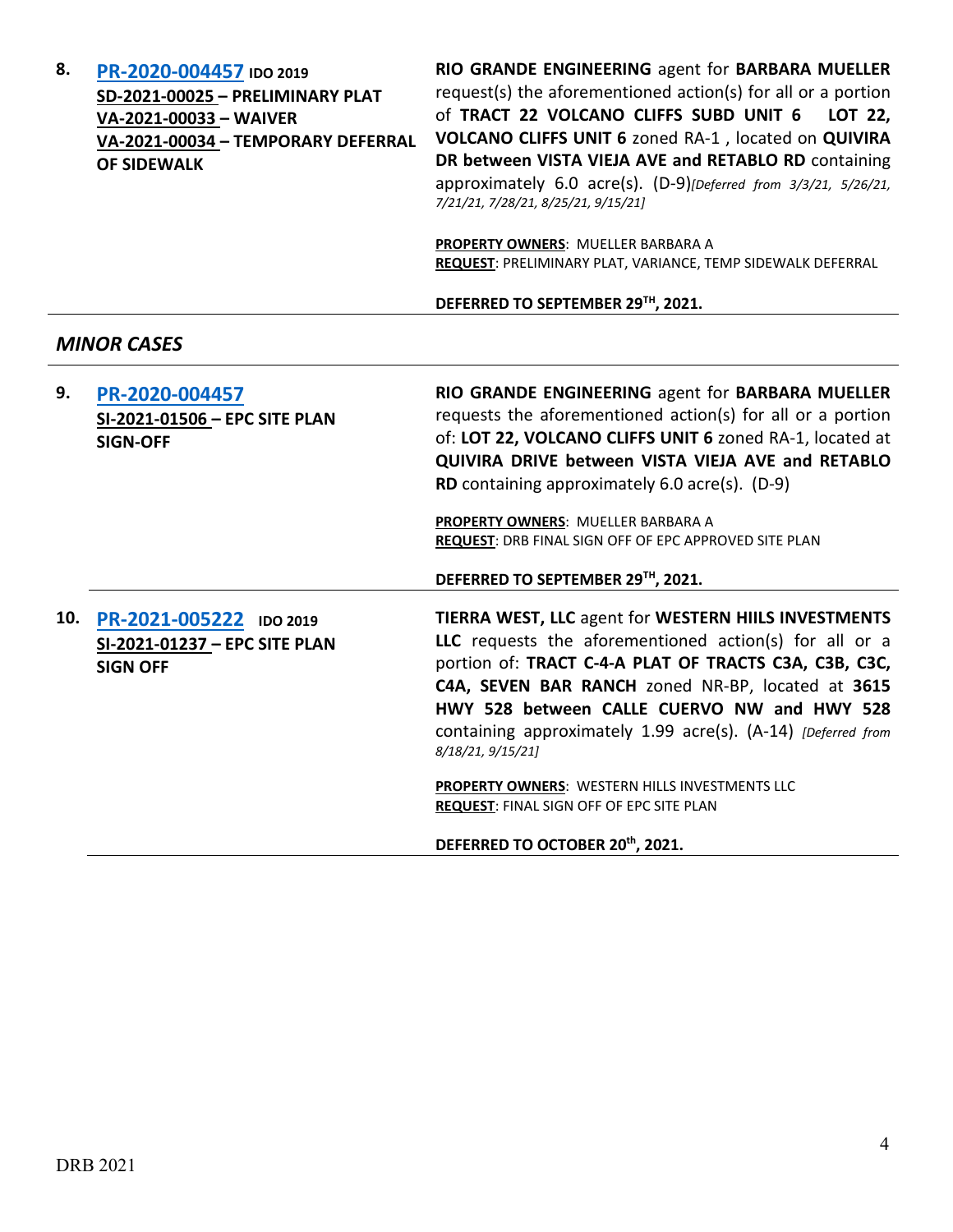**11. [PR-2020-005684](http://data.cabq.gov/government/planning/DRB/PR-2020-005684/DRB%20Submittals/PR-2020-005684_Sept_22_2021/Application/MdS%20Level%20B%20Amend%20-%20DRB%20%20Submittal%209.14.2021___.pdf) SI-2021-01516 – EPC SITE PLAN SIGN-OFF**

**DEKKER, PERICH, SABATINI** agent for **MESA DEL SOL INVESTMENTS LLC** requests the aforementioned action(s) for all or a portion of: **Tracts 6, 7 and 14, of the Bulk Land Plat of Mesa Del Sol; Tract 12-A and 12-B, Plat of Tracts 12-A & 12-B, Mesa Del Sol, Innovation Park; Lots 5, 6, 13, 14, 15, 17, and 25 of Bulk Plat For Mesa Del Sol, Innovation Park; Tracts lettered F, J, K, L, M, N, 0, P, R, OS-1, OS-2, OS-3, OS-4, OS-5, OS-6 and OS-7 of Bulk Land Plat for Mesa Del Sol Innovation Park II; Tract lettered 'I-2' Mesa del Sol Innovation Park II; Tracts 22-A, 22-B and 22-C of Mesa Del Sol Innovation Park; Tract lettered A-4 & A-5 of the Bulk Land Plat of Tracts A-1 thru A-6, Mesa Del Sol Innovation Park; Lots numbered 1, 2, 3, 4, 5, 6, 7, 8, 9, 10, 11, 12, 13 and Tracts Lettered A, B, & C, and Tract numbered 1, of the Plat of Mesa Del Sol Montage Unit 3A; Tracts 1-B and OS-5, of the Plat of Tracts 1-A, 1-B, 2-A, 2-B, OS-5 & OS-6, Mesa Del Sol Innovation Park; Tract Q-1, Q-2 & Q-3 of Mesa Del Sol Innovation Park II; Tract A-1-A and Tract 28 of the Bulk Land Plat of Tracts A-1, Mesa Del Sol, Innovation Park; Tract A-6-C-1, A-1-A-2, A-1- A-3, A-1-A-4, A-1-A-5 of the Bulk Land Plat of A-6-C, Mesa Del Sol, Innovation Park; Tract A-1-A-6 and Tract A-1-A-1-A of the Bulk Land Plat of Tracts A-1-A-1, Mesa Del Sol, Innovation Park; Tract 1-A Plat of Tracts 1-A, 1-B, 2-A, 2-B, OS-5 & OS-6 Mesa Del Sol, Innovation Park; Tract G and H, Bulk Land Plat for Mesa Del Sol, Innovation Park II; Tract D-6 Plat of Tracts D-1 thru D-7 Mesa Del Sol, Innovation Park II; Tract 4-C Plat of Mesa Del Sol Tracts 4-A, 4-B & 4-C; Tract 11 DEA Site Bulk Land Plat for Mesa Del Sol, Innovation Park, located generally south of Los Picaros Rd., north of the Pueblo of Isleta, mostly east of Interstate 25, and west of Kirtland AFB**, zoned PC, located on **UNIVERSITY BLVD between EASTMAN CROSSING and MESA DEL SOL BLVD** containing approximately 3,200 acre(s). (Q-15-Z, Q-16-Z, Q-17-Z, R-14-Z, R-15-Z, R-16-Z, R-17-Z, S213-Z, S-14-Z, S-15-Z, S-16-Z, S-17-Z, T-13-Z, T-14-Z, T-15-Z, T-16-Z, T-17-Z, U-13-Z, U-14-Z))

**PROPERTY OWNERS**: MESA DEL SOL LLC, CABQ, MDS INVESTMENTS LLC

**REQUEST**: AMENDMENTS to the LEVEL B COMMUNITY MASTER PLAN/ FRAMEWORK PLAN for Mesa del Sol

**DEFERRED TO OCTOBER 6TH, 2021.**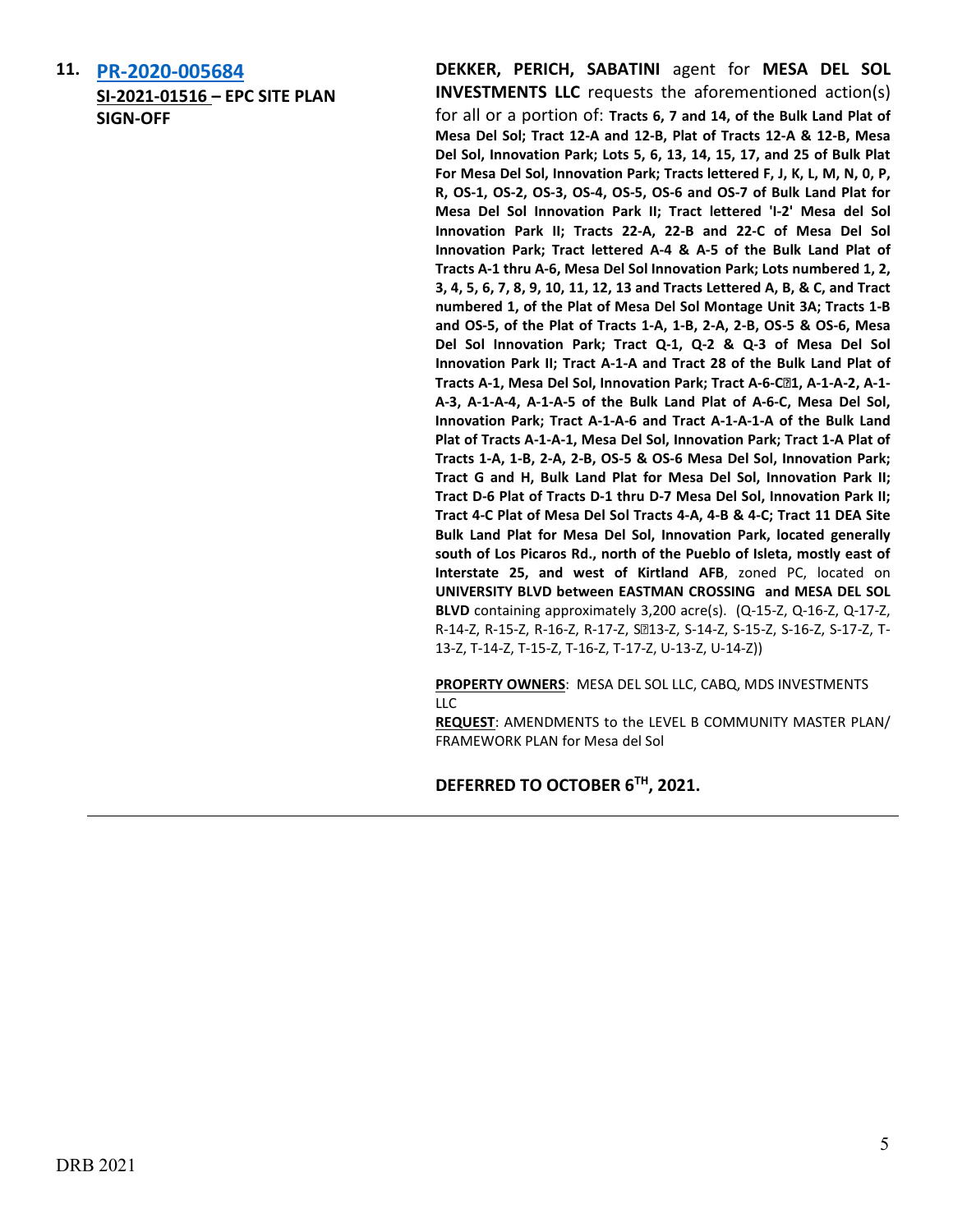|     | 12. PR-2021-005371 IDO 2020<br>SD-2021-00186 - PRELIMINARY/FINAL<br><b>PLAT</b> | CSI - CARTESIAN SURVEYS, INC. agent for HOMEWISE, INC.<br>requests the aforementioned action(s) for all or a portion<br>of: LOTS 5 & 6, UTE ADDITION zoned R1-D, located at 3534<br>& 3536 UTE RD NW between 50TH ST NW and 47TH ST NW<br>containing approximately 0.2824 acre(s). (K-11) [Deferred from<br>9/15/21                                                                                                                              |
|-----|---------------------------------------------------------------------------------|--------------------------------------------------------------------------------------------------------------------------------------------------------------------------------------------------------------------------------------------------------------------------------------------------------------------------------------------------------------------------------------------------------------------------------------------------|
|     |                                                                                 | PROPERTY OWNERS: HOMEWISE, INC.<br>REQUEST: PLAT REVIEW FOR SUBDIVISION BY LOT LINE ADJUSTMENT<br>TO FORMALIZE A SUBDIVISION BY DEED OF LOTS 5 AND 6 OF THE UTE<br>ADDITION.<br>WITH ADMINISTRATIVE<br><b>REQUESTS</b><br><b>FOR</b><br><b>STAFF</b><br>DETERMINATIONS OF SIDEWALK WIDTH AND RIGHT OF WAY WIDTH<br>FOR UTE ROAD NW                                                                                                               |
|     |                                                                                 | IN THE MATTER OF THE AFOREMENTIONED APPLICATION,<br>BEING IN COMPLIANCE WITH ALL APPLICABLE REQUIREMENTS<br>OF THE DPM AND THE IDO, THE DRB HAS APPROVED THE<br>PRELIMINARY/ FINAL PLAT WITH FINAL SIGN OFF DELEGATED<br>TO TRANSPORTATION FOR AN EXHIBIT SHOWING SITE<br>DISTANCE TRIANGLES AS WELL AS THE AMOUNT OF WALL<br><b>REMOVAL NEEDED AROUND ACCESSWAYS TO ADDRESS SITE</b><br>DISTANCE ISSUES, AND TO PLANNING FOR THE AGIS DXF FILE. |
| 13. | PR-2019-002309 IDO 2020<br>SI-2021-01507 - EPC SITE PLAN<br><b>SIGN-OFF</b>     | <b>CONSENSUS PLANNING, INC.</b> agent for <b>BUTTERFLY</b><br>HOLDINGS, LLC requests the aforementioned action(s) for<br>all or a portion of: LOT A1-A-1, LA MIRADA SUBDIVSION<br>zoned MX-M, located at 4315 WYOMING BLVD NE<br>between MONTGOMERY BLVD NE and LA MIRADA PL NE<br>containing approximately 15.2 acre(s). (G-19)                                                                                                                 |
|     |                                                                                 | PROPERTY OWNERS: BUTTERFLY HOLDINGS, LLC<br>REQUEST: FINAL SIGN OFF ON EPC AMENDED SITE PLAN FOR LA<br>MIRADA SHOPPING CENTER/WYMONT PLACE SUBDIVISION                                                                                                                                                                                                                                                                                           |

**DEFERRED TO SEPTEMBER 29TH, 2021.**